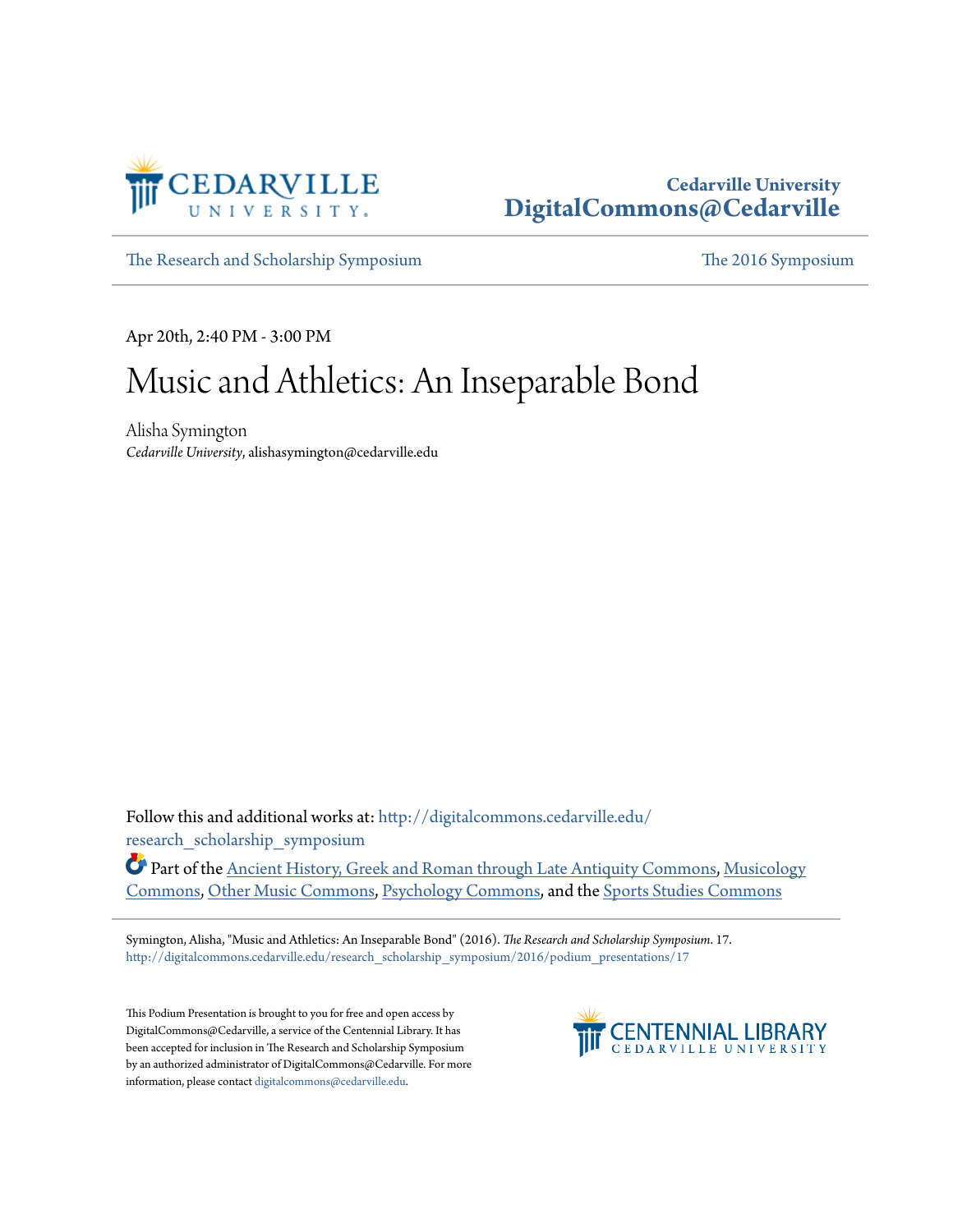# Athletics and Music: A Historic Marriage of two Separate Worlds Alisha Symington

 Abstract: Music is so deeply ingrained in nearly every part of our culture, it sometimes passes by unnoticed. However, if one were to remove music from its typical appearance, the resulting silence can be deafening. For example, in a film, such as Star Wars, if the main theme did not exist, the anticipation of the film and the overall reaction to the plot would be far less appealing. If clothing stores did not play spunky electronic music, would consumer's shopping habits be altered? A strongly universal and historic aspect of culture that a lack of music would dramatically is the world of athletics. How is it that music and athletics became so passionately entangled throughout history? Emotions and psychological responses to music and athletics have always affected society, but only fairly recently have psychologists published extensive research on the topic. Because of these modern studies on music and sports psychology, we can better understand the correlation between these two aspects of culture throughout history. Ancient Greece holds many secrets in the development of both the written music and organized athletics as we know them today. The emphasis on emotion is what drove the society. The Oxford Dictionary of Music Psychology gives important information in regards to both physiological and psychological responses to music. The result of this study is not only fascinating, but could be very important in the lives of athletes and their coaches. This information will assist athletes in choosing warm-up and program music that will guide their bodies physically and mentally to athletic perfection.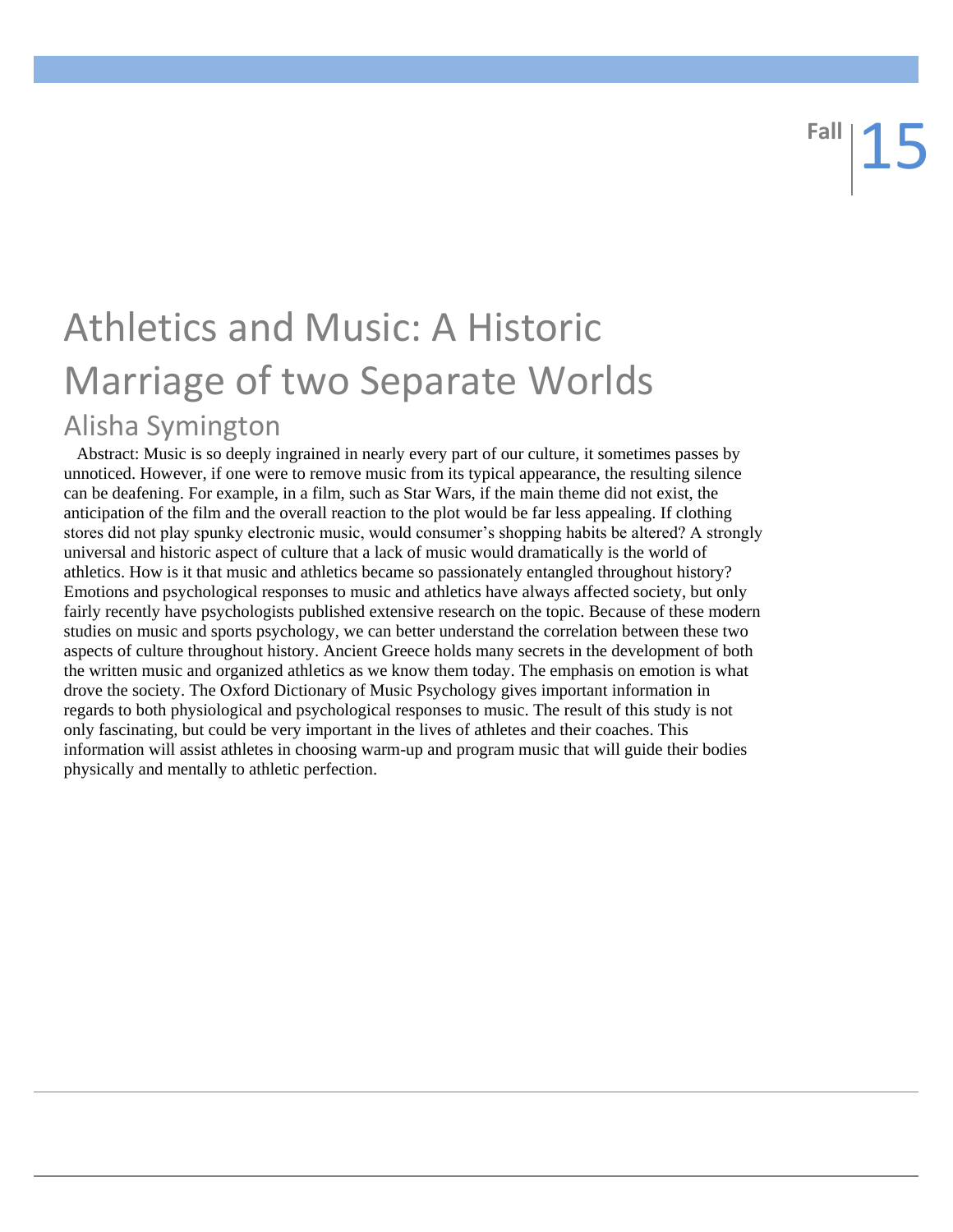#### Alisha Symington 2 Fall 2015

 $\overline{\phantom{a}}$ 

John Williams is a musical name that can evoke some sort of emotional response from most Americans. Being one of the greatest film score composers of all time, it is his responsibility to pull an emotional, sometimes even a physical response from his audience. <sup>1</sup> His theme for Anakin Skywalker in Star Wars manages to reflect the youth of a young boy, but haunt the audience with an unknown outcome of his character. <sup>2</sup>His violin solo in "Schindler's List" leaves the listener broken with tragedy, but unable to pull away from the beauty of the melody.<sup>3</sup> Another piece by this beloved legend is the Olympic Fanfare. This piece tends to draw a completely different emotional response than the two previously mentioned pieces. The opening cymbal crashes and the booming of the timpani alternating between the tonic and the dominant creating a dramatic perfect fourth is a beginning that will grab attention. Then the brass fanfare jumps into the sound with the top voice beginning on the third of the scale will for sure ensnare the focus of the listener if the opening percussion failed to do so. As the opening strikes the listener with awe, the piece moves forward to a beautiful theme with an undercurrent of moving parts as if to support the melody and drive it forward. This has an inspirational effect on the outcome. This theme has a very dramatic effect on those who watch the Olympics. Imagine watching the Olympics with no fanfare, or even without music during the opening ceremonies. In fact, thinking of taking part of any athletic event without music playing a large role, seems "lack luster" or almost awkward in a sense. When seeing all of the connections between the seemingly different worlds of sports and music, it is

<sup>1</sup> Hayes, Stephanie. "Celebrate the Music Man of the Movies; Can You Pick the Best Pieces by John Williams, the Composer of Some of the Biggest Movies Ever Made?" *Tampa Bay Times* (2015)

<sup>2</sup> Orchestra, London Symphony. *Anakin's Theme .* Com. John Williams. (1999)

<sup>3</sup> Williams.Prahy, Filharmonici mesta. *Schindler's List.* Comp. John Williams. (1993)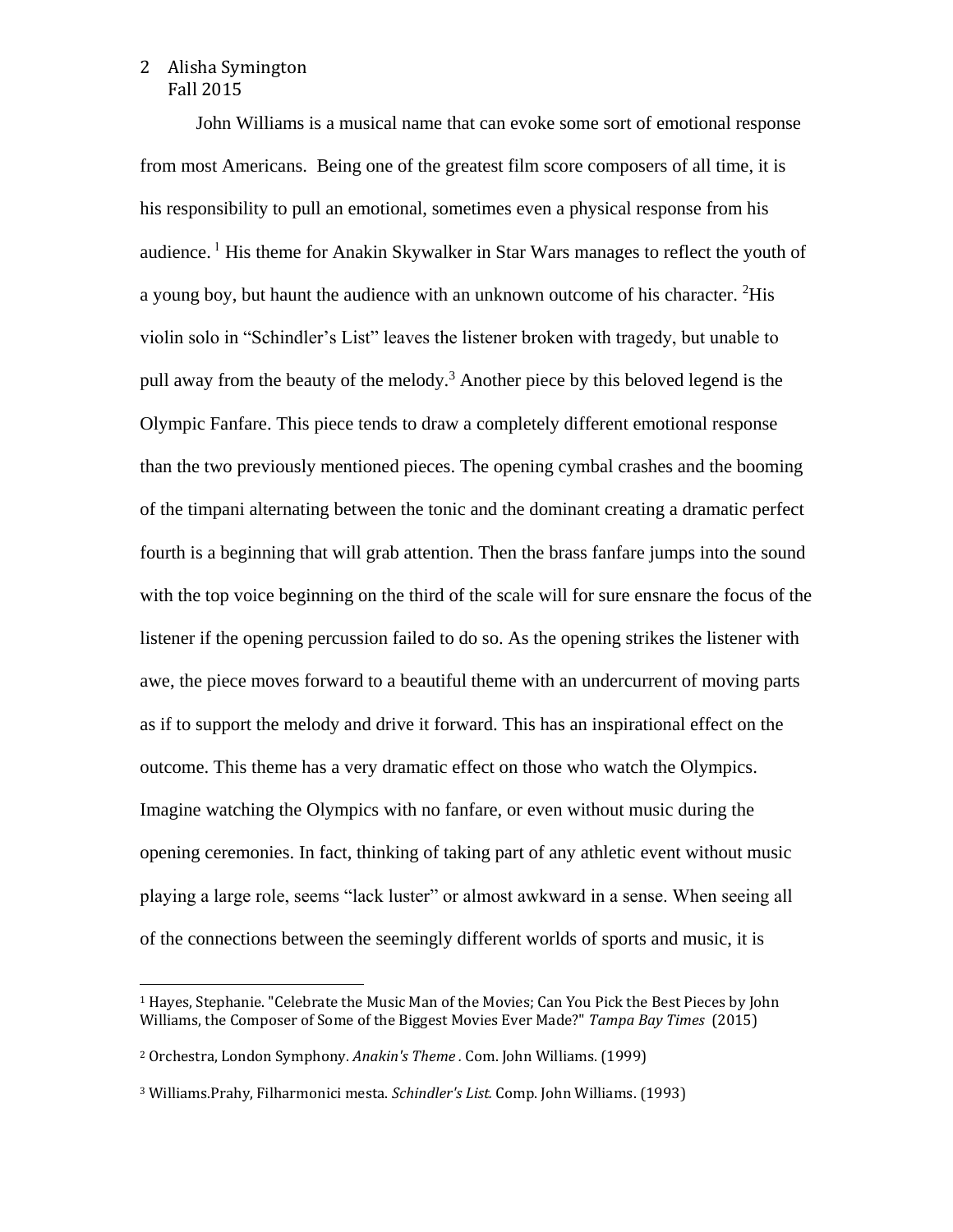natural to wonder if these two realms of human creativity have always overlapped throughout history and if so, to what degree. What is it inside the human mind that allows music to enhance the athletic experience so dramatically? The secrets to this mystery find their origins in ancient philosophy. Because of the ancient philosophies of morals and music, we can better understand the results of modern music and sports psychology in turn benefiting athletic performance.

To begin this study, it is important to understand the physiological and emotional strains athletic competition places on the participant. These strains place a certain dependency on the powers of music. The goal of this portion is to show the dependency athletics holds for music and to prove that this dependency does, in fact, exist. The demands placed on the human body and mind through athletics creates a need for relief. Music is able to answer these demands with undeniable results.

Every sport seems to overlap in the specific types of physiological stresses such as heart rate and pulse, but the different events call for different levels of demand. Marina M. Rodriguez F.A. wrote a study in the "Biology of Sport" concerning the physiological demands placed on young women in competitive artistic gymnastics. Typically, when one considers the difficulty of artistic gymnastics, the immediate thought is of the enormous need of strength, flexibility, and agility. However, this study revealed that young female gymnasts have been measured with a peak heart rate of 160-190 beats per minute after performing a routine. A healthy person should have a resting heart rate of 60-100 beats per minute, but athletes can have healthy resting heart rates as low as 40. This shows that a gymnastics routine will elevate the athlete's heart rate adding over 100 beats per minute. The requirement for sufficient recovery used in this study was to return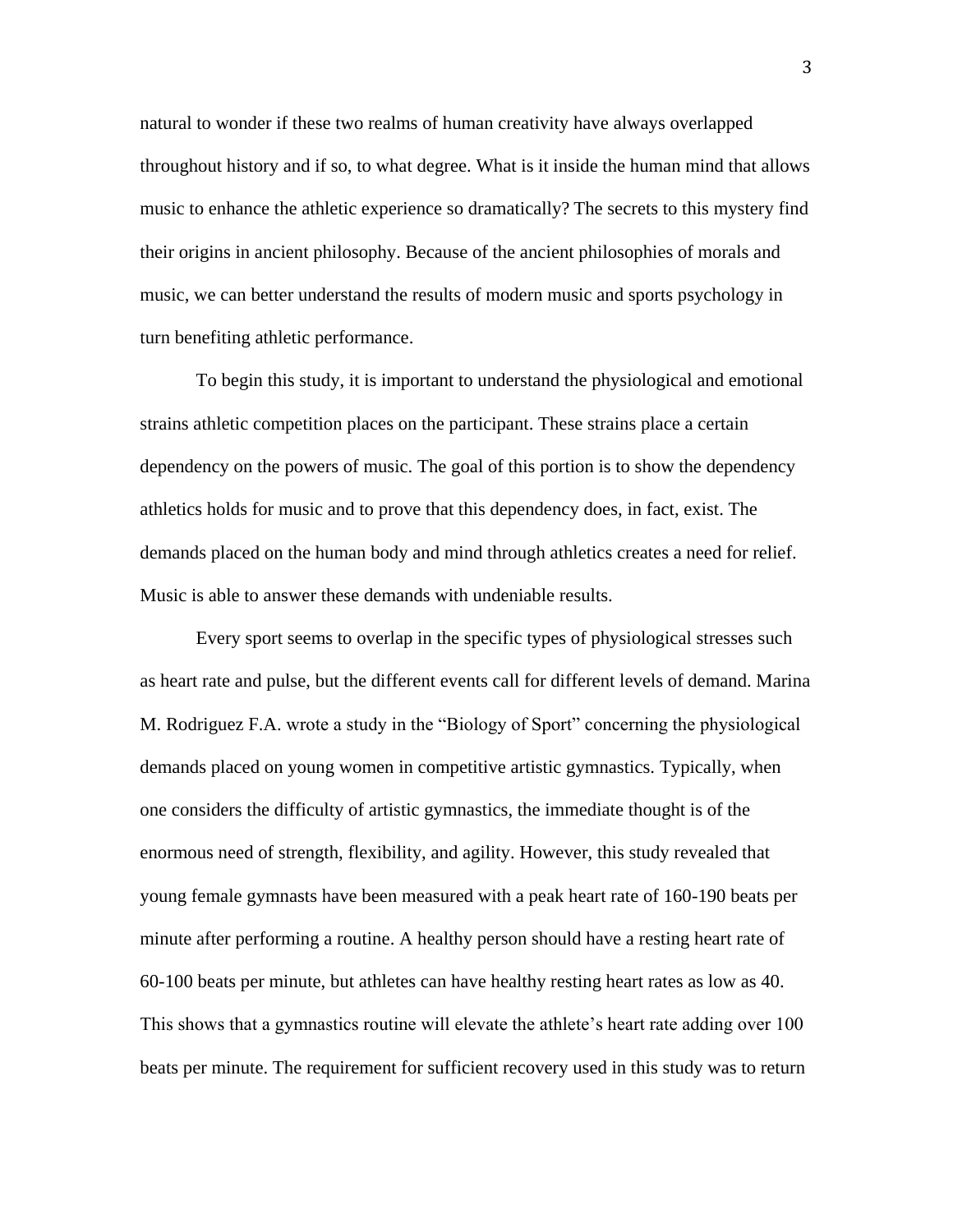#### Alisha Symington 4 Fall 2015

 $\overline{\phantom{a}}$ 

the girls' heart rate to under 100 beats per minute.<sup>4</sup> Music could have been used as an effective method of heart rate recovery. A large amount of evidence has proven that listening to music affects heart rate. In general, upbeat or intense music elevates the listener's pulse while serene and calming music will cause the pulse to decrease.<sup>5</sup>

The emotional stress placed upon competitive athletes is overwhelming. Although it varies in different cases depending on many variables including setting, coach, sport, and the athlete themselves, there always seems to be an underlying anxiety of some sort. Three researchers from three different universities joined forces to create a study regarding the connection between emotional intelligence and athletic performance of college baseball players. Psychologist Howard Gardner created an intelligence theory based upon several different intelligence categories including kinesthetic, musical, interpersonal, and more.<sup>6</sup> This particular study is based off of research in the category of emotional intelligence. Emotional intelligence is considered to include several skills such as communication, motivation, and persistence. The researchers found that the ability to control positive thinking, relaxation, and concentration were not only evidence of emotional intelligence but also improved the performance of the baseball players. The average emotional intelligence scores of the athletes were higher than the normal average. Unfortunately, the outcome of this study was inconclusive. However, the elevated emotional intelligence level in these athletes in general is in itself proof of the

<sup>4</sup> Rodriguez, Marina M. F.A. "Physiological Demands of Young Women's Competitive Gymnastic Routines." *Biology of Sport Vol. 31, No. 3* (2014) : 217-222

<sup>5</sup> Hallam, Susan and Cross, Ian and Thaut, Michael. *Oxford Handbook of Music Psychology*. Oxford; New York: Oxford University Press, 2009 : 121-124

<sup>6</sup> Ekinci, Birsen. "The Relationships Among Sternberg's Triarchic Abilities, Gardner's Multiple Intelligences, and Academic Achievement," *Social Behavior and Personality* (2014) 624-634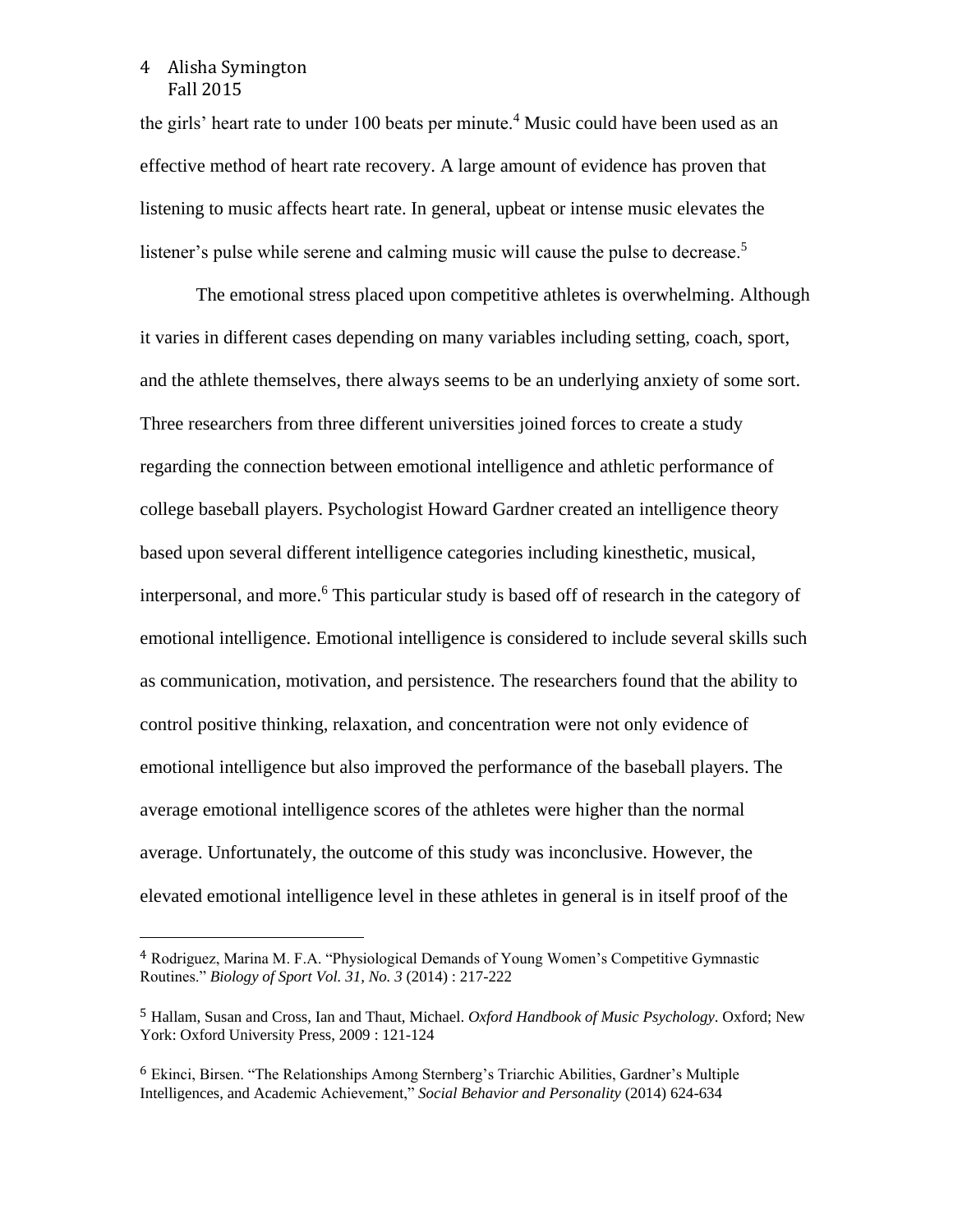emotional stability required in sports. <sup>7</sup>The participation in sports itself seems to elevate emotional intelligence, but the addition of music to the athlete's lifestyle could cause the person to grow emotionally at a faster pace resulting in a faster and healthier competitive improvement. According to the Oxford Dictionary of Music Psychology, music can actually induce emotions.<sup>8</sup> If a person cannot recognize the emotions that are affecting them, they will not be able to take care of them properly. Music can help bring to the surface the emotions being felt by the athletes in order for them to channel them in an effective manner.

These modern studies on sports and music psychology are more precise and thorough experiment than those that have been done in the past. However, the concept of music and athletics as an amazing duo was born many thousands of years before the word "psychology" even existed. Ancient Greece is the perfect geographical starting point for diving into historical researching the ancient connection between athletics and music. This fascinating culture was monumental in the early stages of both of these impactful aspects of culture. The Olympics and early musical notation both find their origins in world of Ancient Greece.

The precise moment when the practice of athletic competition began is not known, but it is commonly said that the Olympics began in 776 B.C. ( This date has been an element of conflict between scholars due to differing opinions on what defined the term "Olympics' during ancient times. Athletic practices began at an earlier date, and

 $\overline{\phantom{a}}$ 

<sup>7</sup> Zizzi, Samuel J. and Deaner, Heather and Hirschhorn, Douglas K. "Emotional Intelligence and Baseball Performance," *Journal of Applied Psychology Vol. 15 No. 3* (2003) 263-269

<sup>8</sup> Hallam, Susan and Cross, Ian and Thaut, Michael. *Oxford Handbook of Music Psychology*. Oxford; New York: Oxford University Press, 2009 131-132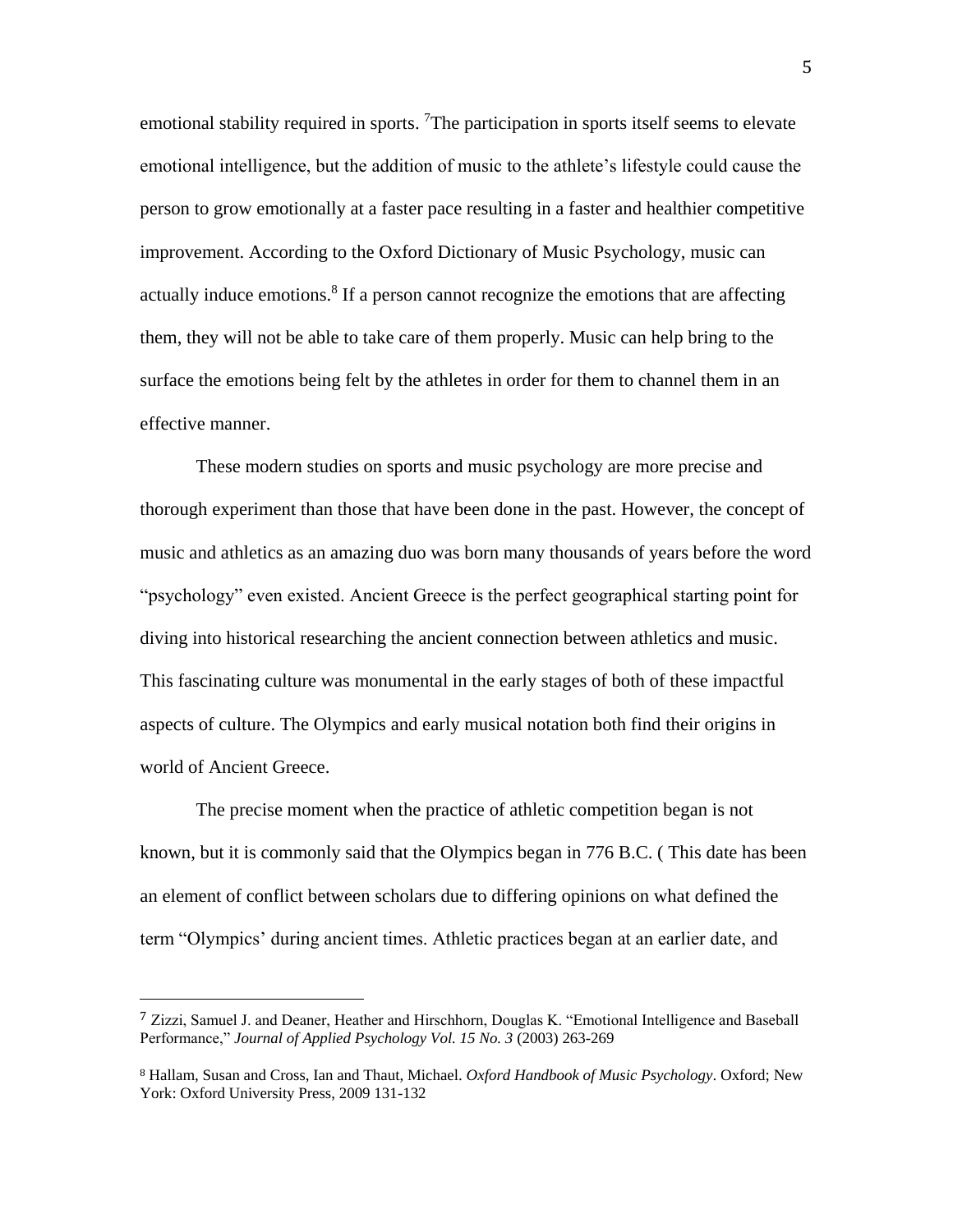#### Alisha Symington 6 Fall 2015

l

some scholars argue that the Olympics existed earlier as well.) Scholars have attempted to trace the Olympics in influences of other cultures such as Egypt and Mesopotamia. Although the artwork of these cultures shows some evidence of sporting events, ancient Greek athletics were clearly unique. Greece, unlike the other athletic cultures, was competition driven. The word "athletics" is derived from the Greek word "athlon" meaning "prize," and these prizes could have been anything from the physical to the symbolic. The word "athlete" means, "one who competes for a prize." It should be noted that there were no team competitions in these Olympics nor was there any recognition for those who came in second place. Every competition consisted of individual athletes and resulted in one winner and many losers. This competitive spirit that gave birth to athletics was a result of the Dorian invasion. During the Geometric period, the Dorian's warlike and competitive spirits pushed the culture into the development of these games.<sup>9</sup>

Ancient Greece was also monumental in the development of music. The first preserved document of notated Greek music dates back to the middle of 300 B.C. This in itself is evidence of the strong Grecian influence on musical development due to the early historic date of these writings. The notation system consisted of functional letters and symbols implying a particular purpose within a musical scale or tonal center known as a mode. $10$ 

Stephan Hegal in his *Ancient Greek Music: A New Technical History* defines these modes, "The model scale is an abstract set of notes defined within a skeleton of

<sup>9</sup> Miller, Stephen G. *Ancient Greek Athletics*. New Haven: Yale University Press, 2004 : 11-22

<sup>10</sup> Hagel, Stefan. *Ancient Greek Music: a new technical history.* Cambridge; New York: Cambridge University Press, 2010 : 1-3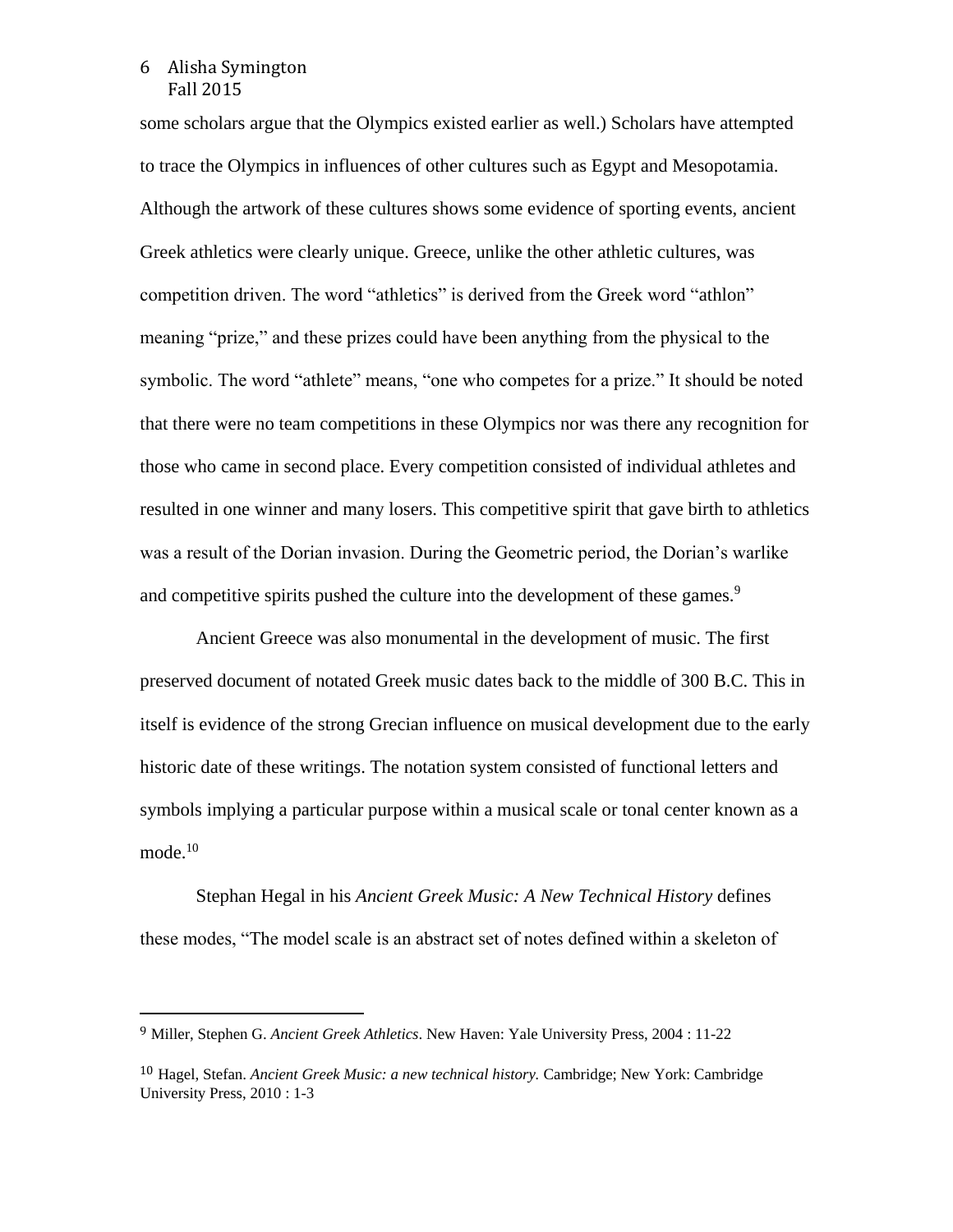fixed intervals, against which the note material of any actual musical piece can be matched."<sup>11</sup>

The musical modes were in the culture of that time inseparable from the beliefs about morality. Greek philosophers sorted through the modes dividing them into the categories of beneficial or harmful according to how the music affected them psychologically.<sup>12</sup>

It is within the modes where the discovery of connection between ancient Greek athletics and music can be found. These modes were given names after different tribal names: Ionian, Phrygian, Lydian, and *Dorian.<sup>13</sup>* Dorian, as mentioned earlier, was the name of the peoples who invaded Greece leading into the Early Iron Age. (There have been debates as to if this invasion actually took place, but the archaeological evidence showing an obvious shift in culture typically put these arguments to rest. The Dorian influence brought about a strong competitive spirit. This can be seen in the artwork discovered from this period forward. Following the Dorian invasion, a steady stream of athletic depictions has been found.) The connection between Dorian mode and Dorian athletic competition lies in the theories of the Ethos. (Ethos is the moral element that drives a person's actions as the philosophers believed.) Not only were athletics and music an important part of Grecian history, but the Greeks also placed a high respect for emotional and psychological studies. Philosophers such as Aristotle and Plato spent many hours contemplating and writing about the morals of man. Plato believed that the musical

 $\overline{\phantom{a}}$ 

<sup>11</sup> Hagel, Stefan. *Ancient Greek Music: a new technical history.* Cambridge; New York: Cambridge University Press, 2010 : 2-3

<sup>12</sup> Monroe, D.B M.A. *The Modes of Ancient Greek Music.* London: Oxford University Press Warehouse,  $1894 \cdot 2$ 

<sup>13</sup> Monroe, D.B M.A. *The Modes of Ancient Greek Music.* London: Oxford University Press Warehouse, 1894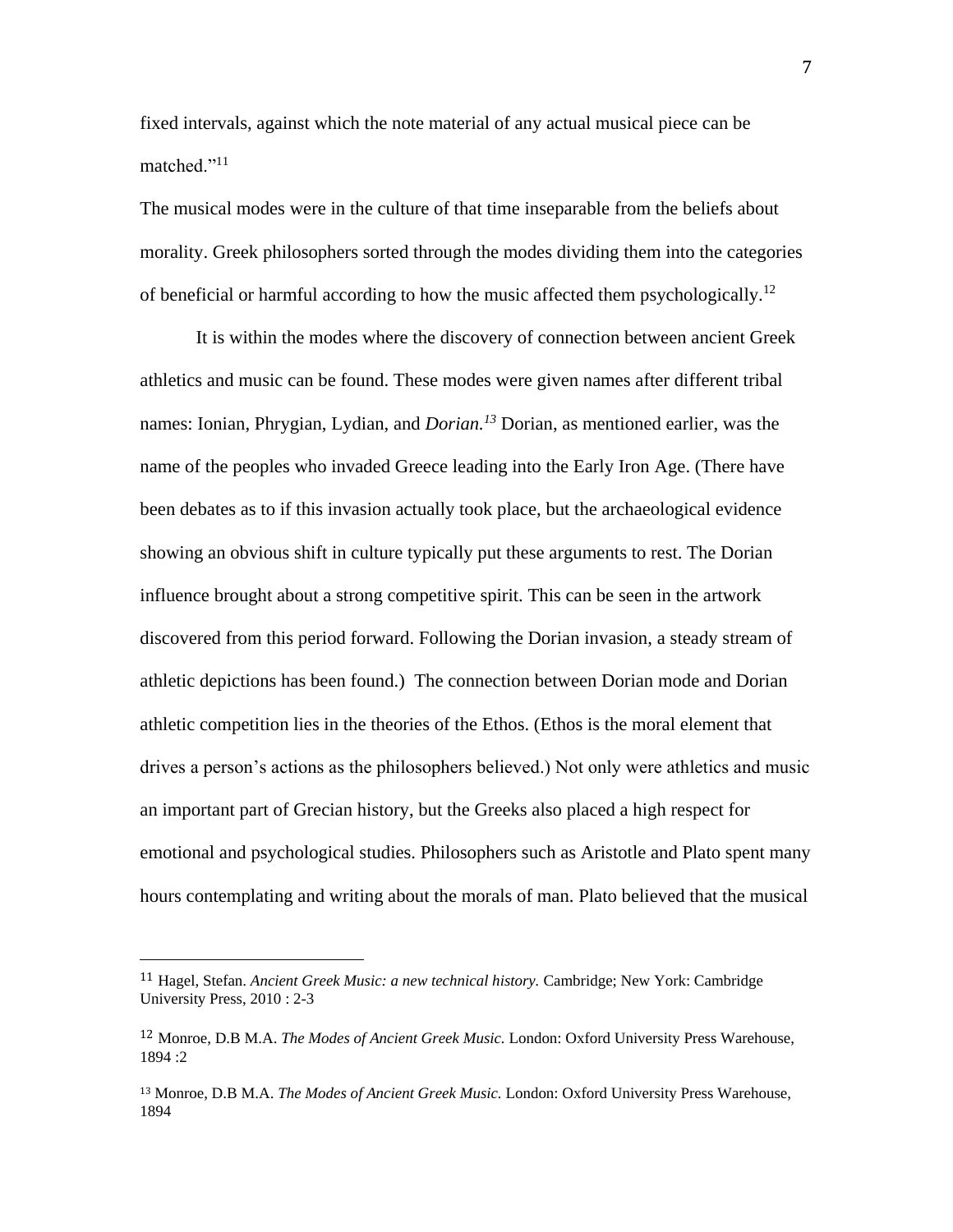#### Alisha Symington 8 Fall 2015

 $\overline{\phantom{a}}$ 

modes did not merely function as reflection of human emotion, but moral temper made an actual manifestation within these musical forms. Some of the modes, especially Mixolydian, cause the listener to move into a depressed or melancholy state of being. Phrygian causes excitement. Dorian, however, is the only mode that causes a peaceful or settled mood. The philosophers were in agreement that Dorian mode was the most steadfast and courageous of the modes. Aristotle even presented that Dorian was the mode then held the highest excellence. Excellence and courage were the core of Greek athletics as was established by the Dorians.<sup>14</sup> The Dorian festival known as "Karneia" was the primary festival held in Sparta and the rest of the Dorian states. This was a nineday music and choral festival to be held during the time of harvest. It was a huge draw to poets and musicians from all around Greece. This festival also was a representation of military life in Sparta. There were athletic competitions such as running races held for young boys.<sup>15</sup> This festival is a great example of the early foundations of music and athletics. The psychology of music and athletics were inseparable through the philosophies of this ancient culture.

The ancient studies on music and morals seem very mystical and abstract, unlike today's studies of the human mind. The philosophers of the ancient times have become the psychologists and scientists that we have today. Instead of placing theories on feelings or complicated patterns of thought, our culture today demands logic and hard evidence. Both music and athletics would benefit greatly if we did not abandon one

<sup>14</sup> Monroe, D.B M.A. *The Modes of Ancient Greek Music.* London: Oxford University Press Warehouse, 1894

<sup>15</sup> Howatson, M. C. Editor. *The Oxford Companion to Classical Literature (3 ed.)* Oxford University Press, 2011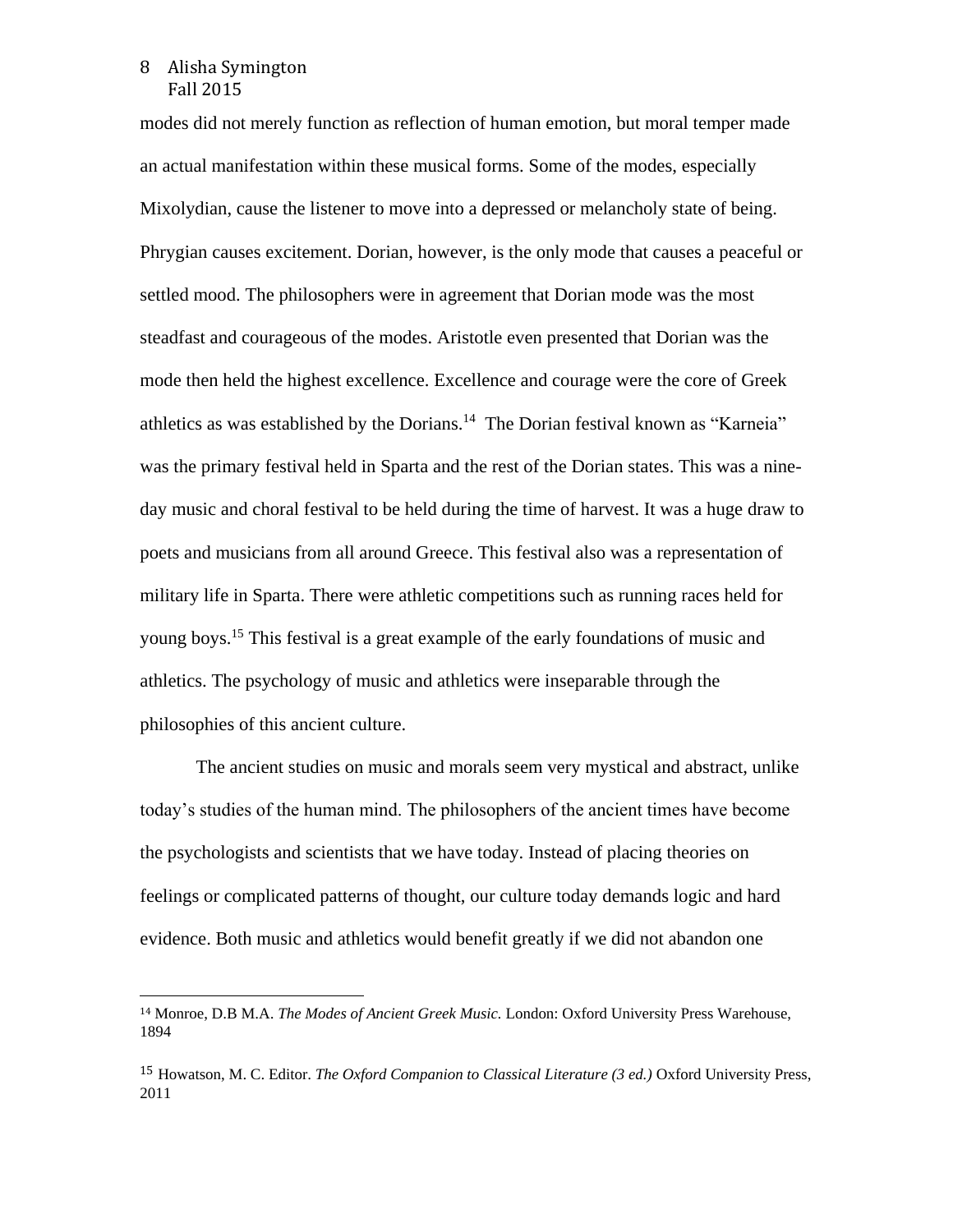method of discovery for the other. Music, although often seen as a more emotional outlet of self-expression, holds many logical scientific secrets that have baffled even the most brilliant of minds. Athletics is the more obviously scientific of the two worlds, but the emotions that are brought forth in the midst of a competition can cause a rise in the even coldest of hearts. Throughout history, philosophers and scientists have understood the benefits of music in athletic performance but from different viewpoints. In the future, if athletes and musicians could understand both the logical, scientific side and abstract, emotional side of their perspective crafts, the performance of athletes in competition would solidly improve.

Works Cited

Miller, Stephen G. *Ancient Greek Athletics*. New Haven: Yale University Press, 2004

Orchestra, London Symphony. *Anakin's Theme .* Com. John Williams. (1999)

Williams.Prahy, Filharmonici mesta. *Schindler's List.* Comp. John Williams. (1993)

Newby, Zahra. *Athletics in the Ancient World*. Bristol: Bristol Classical, 2006

Hagel, Stefan. *Ancient Greek Music: a new technical history.* Cambridge; New York: Cambridge University Press, 2010

Hayes, Stephanie. "Celebrate the Music Man of the Movies; Can You Pick the Best Pieces by John Williams, the Composer of Some of the Biggest Movies Ever Made?" *Tampa Bay Times* (2015)

Zizzi, Samuel J. and Deaner, Heather and Hirschhorn, Douglas K. "Emotional Intelligence and Baseball Performance," *Journal of Applied Psychology Vol. 15 No. 3* (2003) 263-269

Daniels, Bruce C. *E*arly Modern Olympians: Puritan Sportsmen in Seventeenth-Century England and America. *Canadian Journal of History* 43, No. 2 (2008) 252-263

Monroe, D.B M.A. *The Modes of Ancient Greek Music.* London: Oxford University Press Warehouse, 1894

Portnoy, Julius. *Music in the Life of Man.* New York: Holt, Rinehart and Winston, 1963

Haweis, H.R. *Music and Morals*. New York: Harper and Brothers, 1872

Howatson, M. C. Editor. *The Oxford Companion to Classical Literature (3 ed.)* Oxford University Press, 2011